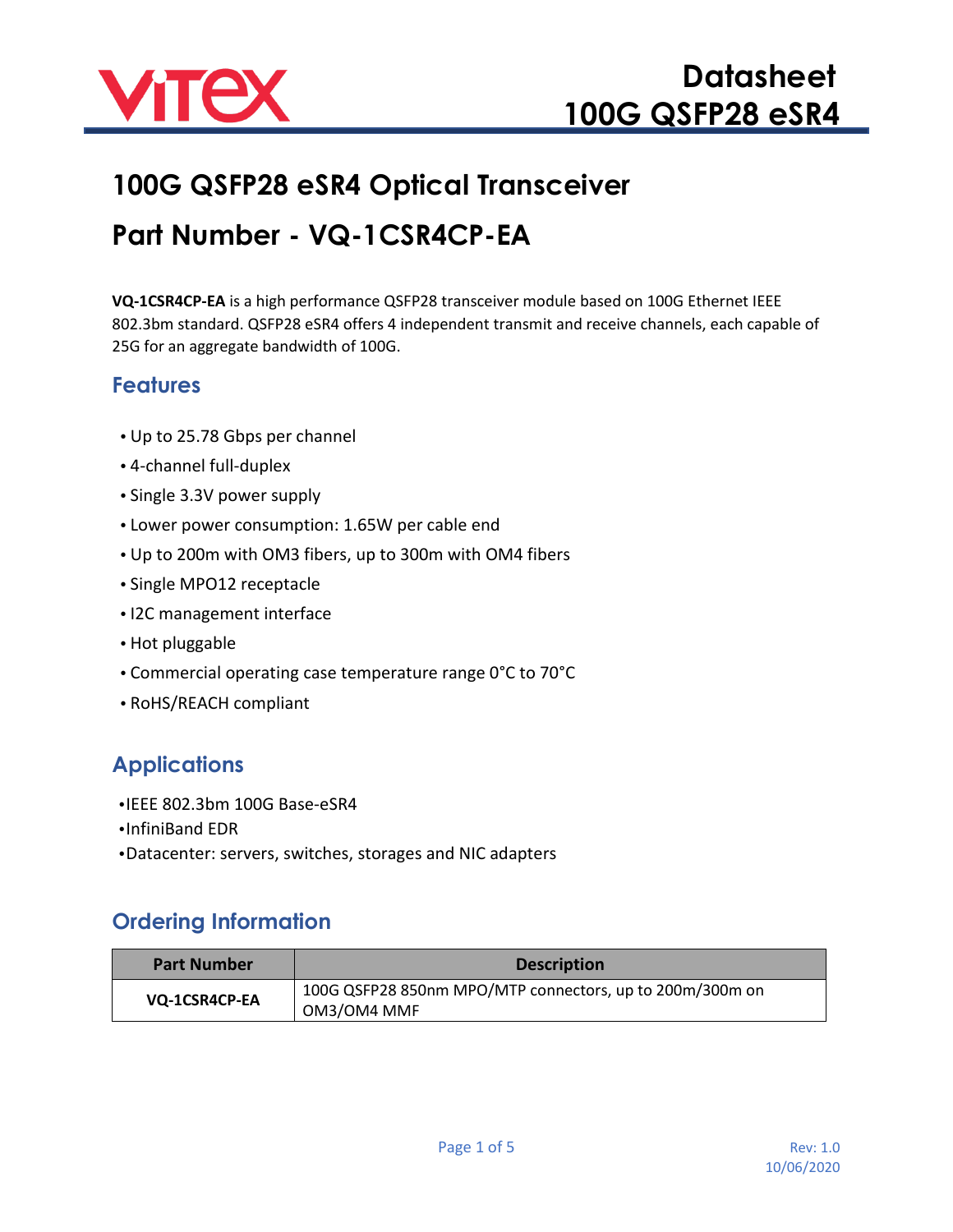

#### **Product Overview**

Vitex **VQ-1CSR4CP-EA** transceivers are designed for use in 100Gb/s links up to 200m/300m on OM3/OM4 MMF.

#### **Absolute Maximum Ratings**

| Parameter                  | <b>Symbol</b>         | Min | <b>Typ</b> | <b>Max</b> | Unit   |
|----------------------------|-----------------------|-----|------------|------------|--------|
| Supply Voltage             | <b>V<sub>IN</sub></b> |     |            | 4.0        |        |
| <b>Storage Temperature</b> | T <sub>STG</sub>      | -40 |            | 85         | $\sim$ |
| <b>Relative Humidity</b>   | RH                    |     |            | 85         | %      |

#### **Operating Specifications**

| Parameter                         | <b>Symbol</b>   | Min  | <b>Typ</b> | <b>Max</b> | Unit          |
|-----------------------------------|-----------------|------|------------|------------|---------------|
| <b>Operating Case Temperature</b> | Top             |      |            | 70         | $\mathcal{C}$ |
| Power Supply Voltage              | V <sub>CC</sub> | 3.13 | 3.3        | 3.47       |               |
| <b>Power Supply Current</b>       | Icc             |      | 500        |            | mA            |
| <b>Power Consumption</b>          |                 |      | 1.65       | 1.73       | W             |

### **Electrical – Transmitter**

| Parameter                     | <b>Symbol</b>   | Min | <b>Typ</b> | <b>Max</b> | <b>Unit</b> |
|-------------------------------|-----------------|-----|------------|------------|-------------|
| Data Rate, each lane          | DR              |     | 25.78      |            | Gbps        |
| Input Differential Impedance  | R <sub>IN</sub> |     | 100        |            |             |
| Differential Data Input Swing | Vinp-p          | 200 |            | 900        | mV          |

### **Electrical – Receiver**

| <b>Parameter</b>                     | <b>Symbol</b> | Min | <b>Typ</b> | Max       | Unit |
|--------------------------------------|---------------|-----|------------|-----------|------|
| Data Rate, each lane                 | DR            |     | 25.78      |           | Gbps |
| <b>Output Differential Impedance</b> | ROUT          |     | 100        |           |      |
| Differential Data Output Swing       | VOUTP-P       |     |            | 800       | mV   |
| Bit Error Ratio (at 25.78 Gbps) $1$  |               |     |            | $10^{-8}$ |      |

1. Pre-FEC Bit Error Ratio with a PRBS 2<sup>31</sup>-1 test pattern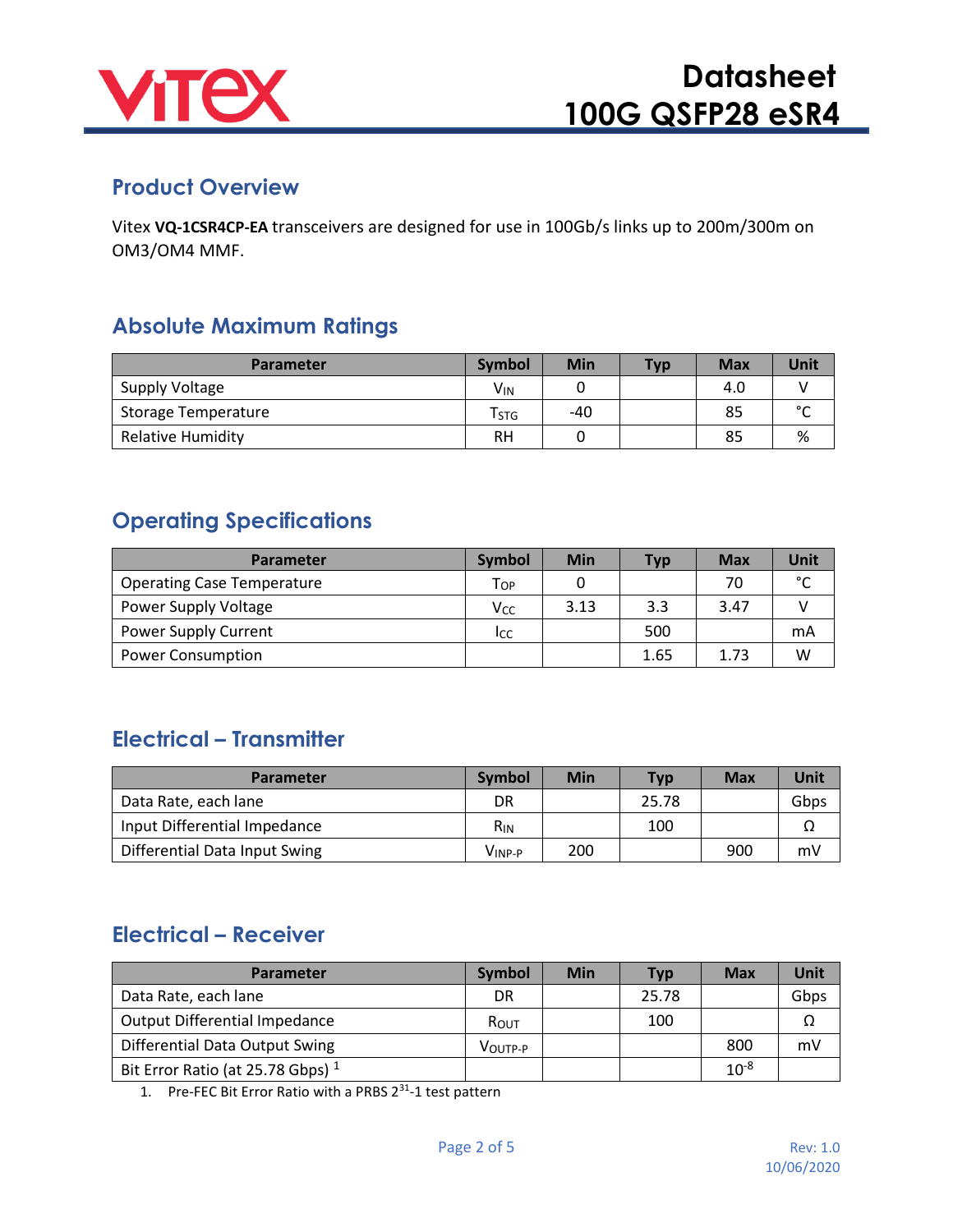

## **Optical – Transmitter**

| <b>Parameter</b>                                                                                                               | <b>Symbol</b>    | <b>Min</b>     | <b>Typ</b> | <b>Max</b> | <b>Unit</b>     |
|--------------------------------------------------------------------------------------------------------------------------------|------------------|----------------|------------|------------|-----------------|
| Centre Wavelength                                                                                                              | $\lambda$ C      | 840            | 850        | 860        | nm              |
| RMS Spectral Width                                                                                                             | σ                |                |            | 0.6        | nm              |
| Average Launch Power per Lane                                                                                                  | P <sub>AVG</sub> | $-8.4$         |            | 2.4        | dBm             |
| Optical Modulation Amplitude (OMA) per lane                                                                                    | POMA             | $-6.4$         |            | 3          | d <sub>Bm</sub> |
| Transmitter and Dispersion Eye Closure (TDEC),<br>each lane                                                                    | <b>TDEC</b>      |                |            | 4.3        | dB              |
| Average Launch Power of OFF Transmitter per<br>lane                                                                            |                  |                |            | $-30$      | dBm             |
| <b>Extinction Ratio</b>                                                                                                        | ER               | $\mathfrak{p}$ |            |            | dB              |
| ${X1, X2, X3, Y1, Y2, Y3}$<br>Eye Mask Coordinates (Hit ratio = $1.5 \times 10^{-3}$ )<br>${0.3, 0.38, 0.45, 0.35, 0.41, 0.5}$ |                  |                |            |            |                 |

#### **Optical- Receiver**

| <b>Parameter</b>                                            | <b>Symbol</b>     | Min                                   | <b>Typ</b> | <b>Max</b> | <b>Unit</b>     |
|-------------------------------------------------------------|-------------------|---------------------------------------|------------|------------|-----------------|
| Centre Wavelength                                           | λc                | 840                                   | 850        | 860        | nm              |
| Average Receiver Power, each lane                           | RX <sub>AVG</sub> | $-10.3$                               |            | 2.4        | d <sub>Bm</sub> |
| Stressed Receiver Sensitivity (OMA), each lane <sup>1</sup> | <b>SRS</b>        |                                       |            | $-5.2$     | dBm             |
| <b>Receiver Reflectance</b>                                 |                   |                                       |            | $-12$      | dB              |
| Stressed Receiver Eye Mask Definition <sup>2</sup>          |                   | {X1, X2, X3, Y1, Y2, Y3}              |            |            |                 |
|                                                             |                   | $\{0.28, 0.5, 0.5, 0.33, 0.33, 0.4\}$ |            |            |                 |

1. Pre-FEC Bit Error Ratio with a PRBS 2<sup>31</sup>-1 test pattern with conformance test signal at TP3 for BER =  $10^{-12}$ 

2. These test conditions are for measuring stressed receiver sensitivity. They are not characteristics of the receiver. (Hit ratio =  $5 \times 10^{-5}$ )

## **Transceiver Block Diagram**

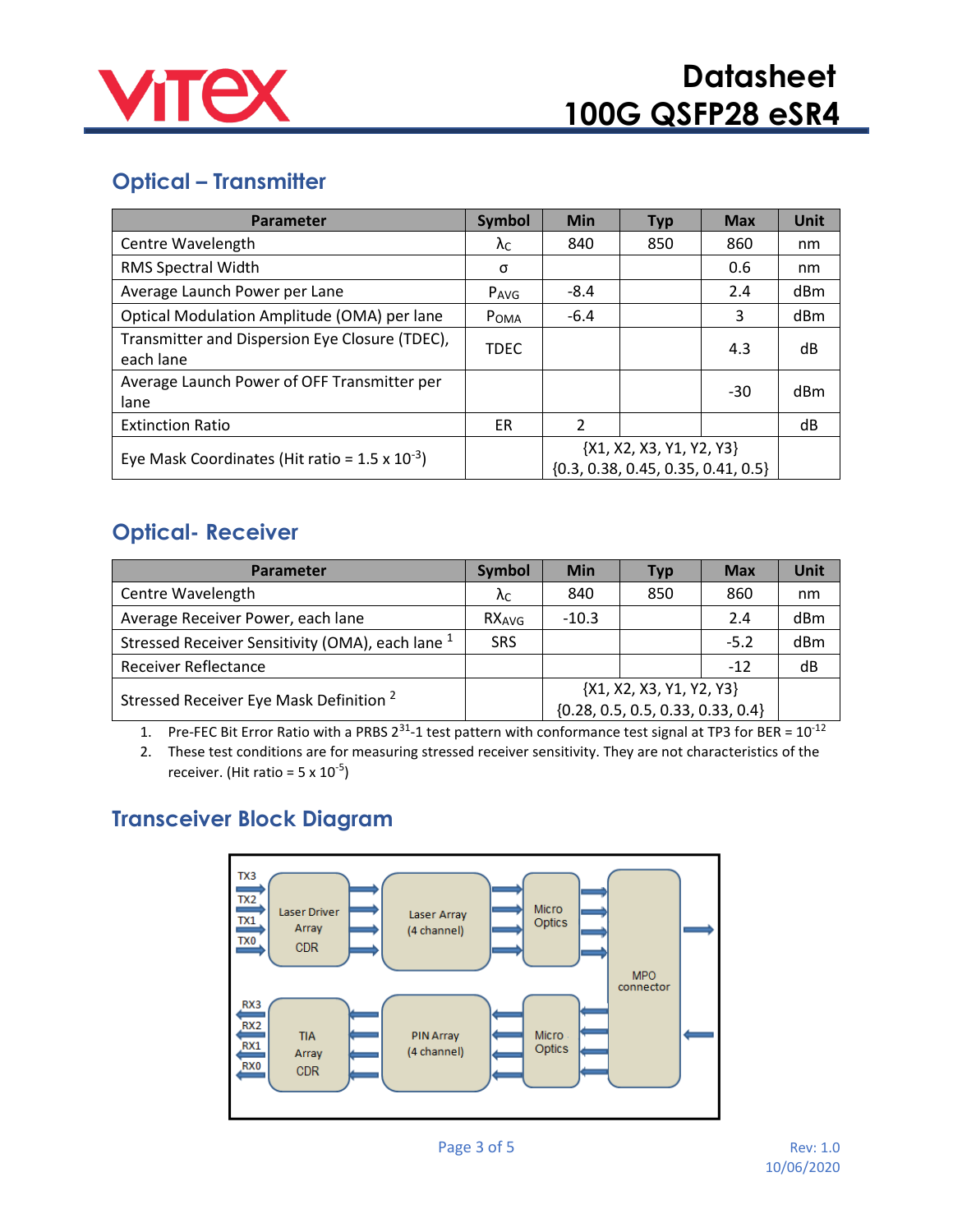

### **Electrical Connector Layout**



**Top Side Viewed From Top** 



**Bottom Side Viewed From Bottom** 

#### **Electrical Pin Definition**

| Pin | <b>Symbol</b> | <b>Description</b>                                                                        | <b>Unit</b> |
|-----|---------------|-------------------------------------------------------------------------------------------|-------------|
| 1   | <b>GND</b>    | Ground                                                                                    | 1           |
| 2   | Tx2n          | Transmitter Inverted Data Input, LAN2                                                     |             |
| 3   | Tx2p          | Transmitter Non-Inverted Data Input, LAN2                                                 |             |
| 4   | <b>GND</b>    | Ground                                                                                    | 1           |
| 5   | Tx4n          | Transmitter Inverted Data Input, LAN4                                                     |             |
| 6   | Tx4p          | Transmitter Non-Inverted Data Input, LAN4                                                 |             |
| 7   | <b>GND</b>    | Ground                                                                                    | 1           |
| 8   | ModSelL       | Module select pin, the module responds to two-wire serial communication<br>when low level |             |
| 9   | ResetL        | <b>Module Reset</b>                                                                       |             |
| 10  | <b>VccRx</b>  | +3.3V Power Supply Receiver                                                               | 2           |
| 11  | <b>SCL</b>    | 2-wire serial interface clock                                                             |             |
| 12  | <b>SDA</b>    | 2-wire serial interface data                                                              |             |
| 13  | <b>GND</b>    | Ground                                                                                    | 1           |
| 14  | Rx3p          | Receiver Non-Inverted Data Output, LAN3                                                   |             |
| 15  | Rx3n          | Receiver Inverted Data Output, LAN3                                                       |             |
| 16  | <b>GND</b>    | Ground                                                                                    | 1           |
| 17  | Rx1p          | Receiver Non-Inverted Data Output, LAN1                                                   |             |